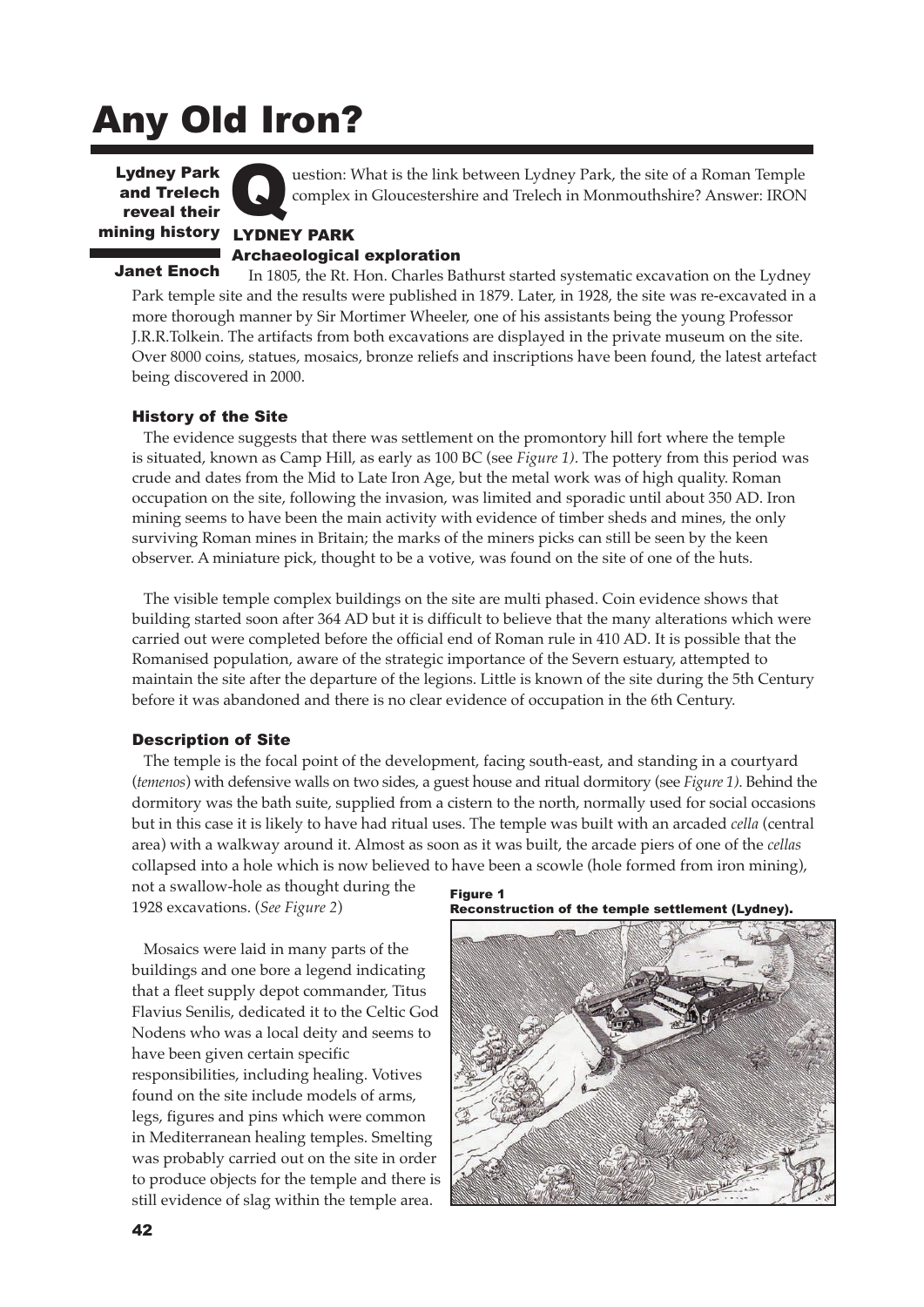

Figure 2 Probable evidence of iron working beneath the temple cella – from photographs taken at the time of the 1928 excavation (Lydney).

The many representations of dogs in stone, bronze, and bone suggest a healing cult, as dogs were often used at healing shrines to lick the sores of visitors as a cure; they were probably votives bought on the site. The 'Lydney Dog' a cast bronze wolfhound, is one of the finest pieces of Romano-British sculpture.

#### Iron Mining

Lydney is situated on the south eastern edge of the Forest of Dean which has a particular, unique geological formation. Shallow iron ore pits in the Forest are known as 'scowles' and have been worked since Neolithic times. Scowles originated through the erosion of natural underground cave systems formed in carboniferous limestone many millions of years ago. Uplift and erosion caused the cave systems to become exposed at the surface and this was then exploited for the extraction of iron ore. Initially, however, the red haematite was particularly prized in Neolithic religious funerary ceremonies and was soft enough to be worked with antler tools. Later, it was found that it contained 38-40 per cent iron which enabled it to be smelted in charcoal furnaces.

The knowledge of iron metallurgy reached Britain around 500 BC but iron working on a significant scale did not begin until about 200 BC. After the arrival of the Romans, output increased until the late 2nd Century when the Forest of Dean became a major production area. The two adits (horizontal seams) found at Lydney Park suggest small scale iron working with the chief mining areas situated at Wigpool and Edgehill. Evidence of deeper exploitation can still be seen at Clearwell Caves. Little is known of the organisation and economic basis of the large iron industry at this time but the use of LIDAR has been instrumental in identifying over 1000 sites which are in the process of being investigated.

How far industrial activity carried on after the Romans is largely unknown but with the arrival of the Normans it developed rapidly, although Domesday made no assessment of the mineral wealth in the Forest of Dean. Only in the 13th Century are there many records of local industry when permission to win ore was regulated by the Crown in 1244. It was between this time and the 1280s that Trelech grew to become one of the largest industrial towns in South Wales.

## **TRELECH** History of the Site

Until recently, the 13th Century 'boom town' of Trelech was thought to lie under the present village. However, over many years, numerous archaeological explorations produced no evidence to suggest that the 378 burgages, recorded in medieval times, lay within the village 'grid' settlement pattern. At its height, Trelech had a population of approximately 10,000 and a flourishing iron industry, with the ore and charcoal being brought, presumably by packhorse, from the Forest of Dean which lies only 12 miles to the east. The settlement was largely abandoned after incursions by the Welsh in the late 13th Century, followed by the Black Death and finally, attacks by the Welsh under Owen Glyndwr.